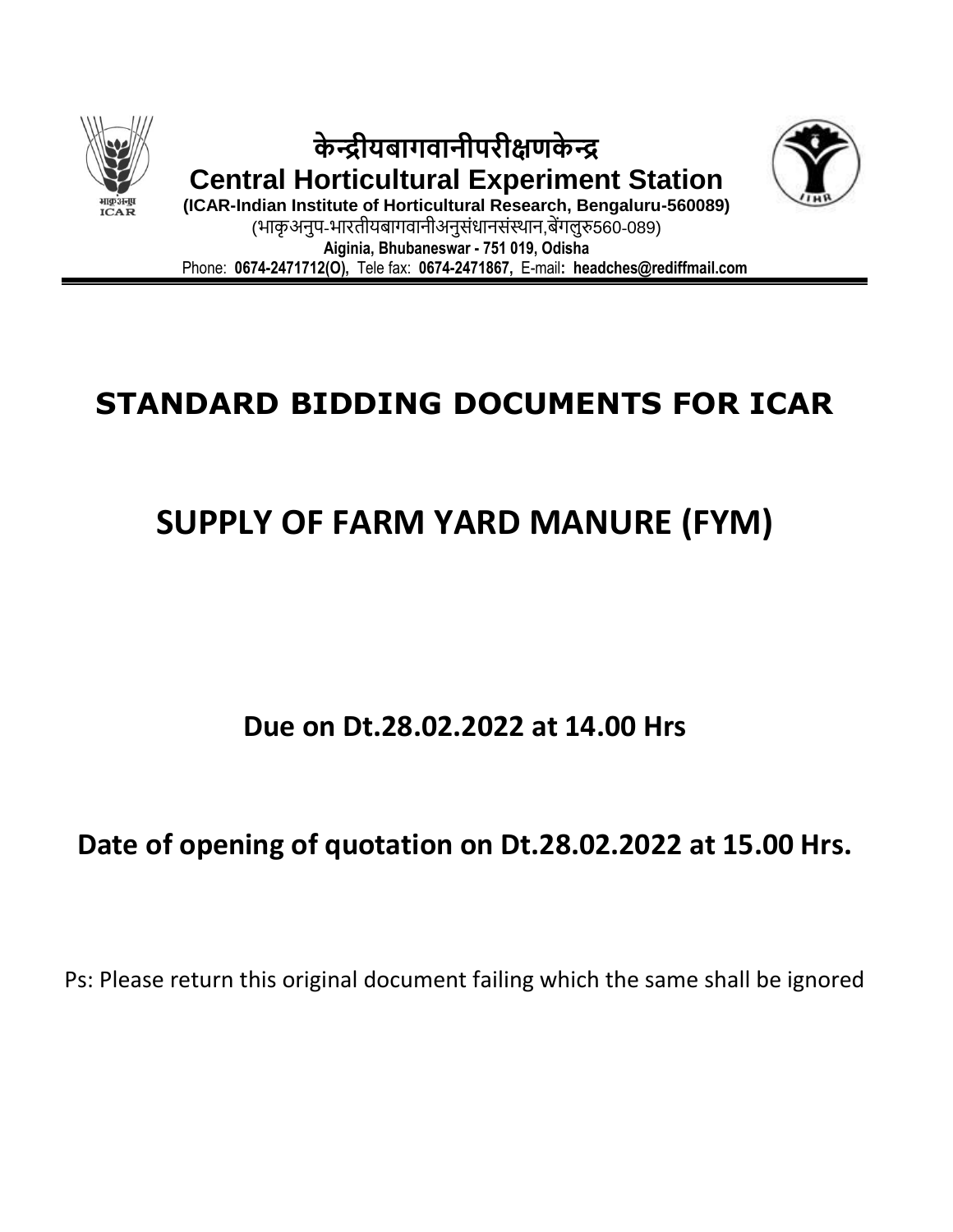

## **के न्द्रीयबागवानीपरीक्षणके न्द्र Central Horticultural Experiment Station**



**(ICAR-Indian Institute of Horticultural Research, Bengaluru-560089)** (भाकृअनुप-भारतीयबागवानीअनुसंधानसंस्थान,बेंगलुरु560-089)

**Aiginia, Bhubaneswar - 751 019, Odisha**

Phone: **0674-2471712(O),** Tele fax: **0674-2471867,** E-mail**: headches@rediffmail.com** 

F.No.III-6-1/2021-SP/Vol-VI/ Dt. / 02/2022

To

SUB: Quotation for supply of **FARM YARD MANURE**- reg.

\_\_\_\_\_\_\_\_\_\_\_\_\_\_\_\_\_\_\_\_\_\_\_\_\_\_\_\_\_\_\_\_\_\_\_\_\_\_\_\_\_\_\_\_

\_\_\_\_\_\_\_\_\_\_\_\_\_\_\_\_\_\_\_\_\_\_\_\_\_\_\_\_\_\_\_\_\_\_\_\_\_\_\_\_\_\_\_\_

Dear Sir,

Quotations are invited for Supply of **FARM YARD MANURE** as indicated below, quotation for which will be opened at 15.00 hrs on 28.02.2022 and you are invited to submit your most competitive quotation for the same. All the relevant details are given below:

### **DESCRIPTION OF THE SUPPLY OF FARM YARD MANURE**:

As enclosed in Annexure-I

- **ii. Terms of Supply of materials:**
- **Delivery at** CHES, AIGINIA FARM, BHUBANESWAR

**iii. Supply period :**Immediately on receipt of the supply order

### **iv. Erection / Installation and commissioning (if required, depending on the goods ordered) are to be completed within \_\_\_\_\_\_\_\_\_\_\_\_\_\_\_\_\_\_\_ days of the delivery of the goods at site**

## **v. Terms of Inspection by the purchaser's representative**

| vi. Training of purchaser's operator (s) for operating the goods ordered, as and if necessary : $\overline{\phantom{a}}$ |                                                                      |  |
|--------------------------------------------------------------------------------------------------------------------------|----------------------------------------------------------------------|--|
| are to be trained for a period of                                                                                        | weeks at purchaser's premises / supplier's premises for successfully |  |
| operating the goods purchased. The training shall be completed by                                                        |                                                                      |  |

### **vii. Price Structure**

**a) The tenderer shall quote for the unit rate and total amount as shown against a serial number in the list of requirements in Annexure-1.** Unless otherwise specified in Annexure-1, the tenderers are however free not to quote against all the serial numbers mentioned in the List of Requirements (in case there are more than one serial number in the List of Requirements). b) The rates and prices quoted shall be in Indian Rupees only.

### **c) All duties, taxes and levies payable by the supplier under the contract shall be included in the quoted price. The purchaser will not pay any such duties, taxes and levies separately.**

d) The rates and prices quoted by the supplier shall remain firm and fixed during the currency of the contract and shall not be subject to variation on any account. Whatsoever, including statutory variations, if any

**viii) Receipt of goods and terms of payment :**

**a) Payment term for supply of goods, including erection / installation and commissioning as and if applicable) :**

Immediately on receiving the goods at site, the purchaser will verify the quantities of the items supplied as specified in the delivery challan of the supplier and also check for any superficial damage etc. in the goods so supplied and issue a provisional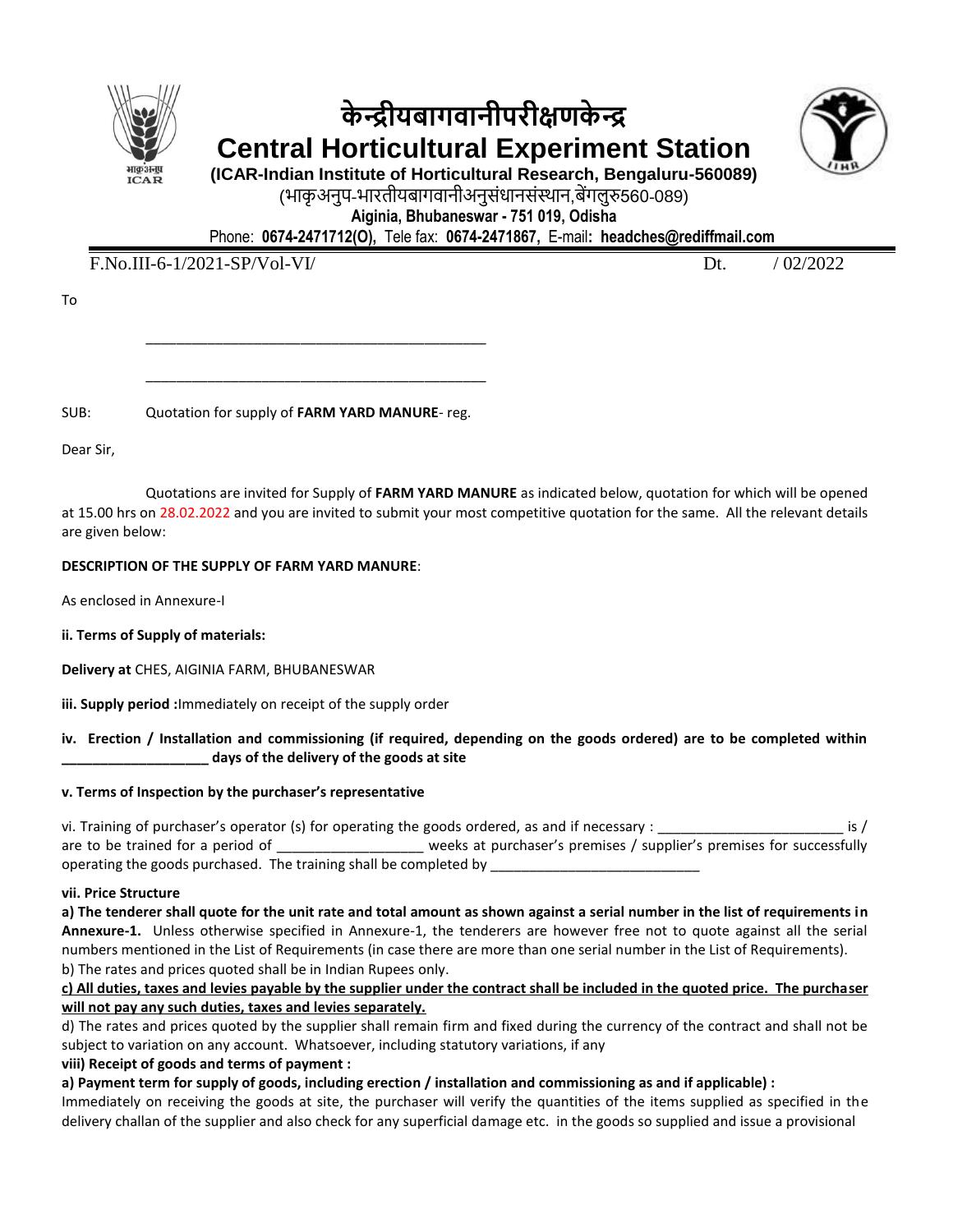## //2//

receipt accordingly. If the goods supplied do not require erection / installation and commissioning at site, the purchaser, within three working days of issue of the provisional receipt, will issue acceptance certificate (of the goods) supplied are acceptable in terms of contract. However, if the goods supplied also need erection / installation and commissioning, the purchaser will issue acceptance certificate within two working days, after successful erection / installation and commissioning. The suppliers will than send its invoice along with the purchaser's acceptance certificate and other accompanying documents to the paying authority for payment.

The payment authority will release the full payment to the suppliers as due in terms of the contract, within fifteen working days of receipt of suppliers' invoice, purchaser's receipt certificate and other accompanying documents, provided the same in order

b) Payment for training of purchaser's operator(s) if applicable.

After release of payment to the suppliers as per sub-para (a) above and after successful completion of training of the operator(s) in terms of the contract, the purchaser will immediately issue a certificate to this effect to the supplier. The supplier will thereafter send its invoice for training charges, along with the above certificate to the paying authority. The paying authority will release the payment to the supplier in terms of the contract within 15 working days of receipt of suppliers' invoice provided the invoice and the accompanying documents are in order

#### **PAYING AUTHORITY**

#### **THE DIRECTOR, IIHR, HESSARAGHATTA LAKE POST, BANGALORE-89**

#### **ix) LIQUIDATED DAMAGE CLAUSE**

If any time during the performance of the contract, the supplier encounters conditions hindering timely delivery of the goods the supplier shall promptly inform the purchase in writing the fact of the delay and likely duration of the same. After receipt of suppliers communication, the purchaser shall decide as to whether to cancel the contract for the un-supplied portion after the existing delivery period, or to extend the delivery period suitably by issuing an amendment to the contract. If the supplier fails to deliver the goods and / or perform the services within the contractual delivery period for reasons other than circumstances beyond suppliers control (which will be determined by the purchaser) and the purchaser extends the delivery period, the purchaser will also deduct from the contract price, as liquidated damages, a sum equivalent to 0.5% (half percent) of the delivered price of the delayed goods or unperformed services for each week of delay or part thereof until actual delivery or performance. The maximum limit of such deduction will, however, be 10% (ten percent) of the contract price of the delayed goods or services.

Further during such delayed period of supply and / or performance, the supplier shall not be entitled to any increase in the price and cost, whatsoever, on any ground. However, the purchaser shall be entitled to the benefit of any decrease in price and cost on any ground, whatsoever, of the goods and services, supplied during the period of delay.

The purchaser's letter (to the supplier, with copies endorsed to others concerned) extending the delivery period will be subject to the above conditions.

#### x) Warranty clause:

#### **xi) Dispute Resolution Mechanism**

If any dispute or difference arises between the purchaser and the supplier relating to any matter connected with the contract, the parties shall make every effort to resolve the same amicably by mutual discussions. However, if the parties fail to resolve the dispute or difference by such mutual discussion within 30 days, either the purchaser or the supplier may give notice to the other party of its intention to refer the same to arbitration. The arbitration shall commence thereafter. The arbitration shall be conducted by a sole arbitrator, who will be appointed by the Secretary, ICAR and procedure to be followed in this respect will be as per the Indian Arbitration and Conciliation Act, 1996. The venue of the arbitration shall be the place from where the contract is issued.

2. You are also required to fulfill the following conditions and furnish the details as indicated in subsequent paragraphs

a)At the time of awarding the contract, the purchaser reserves the right to increase or decrease by upto 25%, the quantity of goods & services as specified in the List of Requirements, without any change in the unit price or other terms & conditions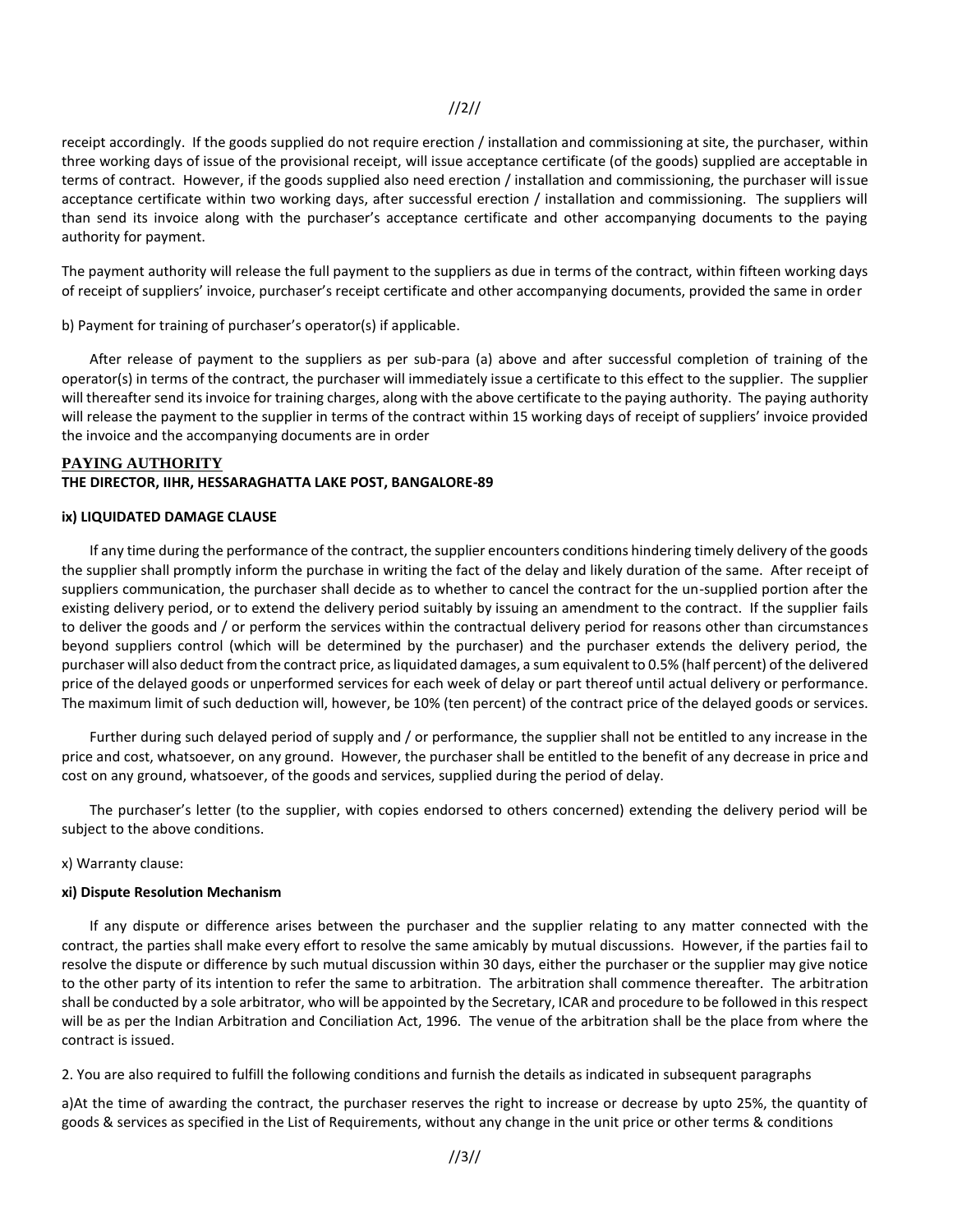b)Please furnish a certified copy of your latest ITCC INCOME TAX CLEARANCE CERTIFICATE

c)Please indicate if you are currently registered with any Government organization and if registered, furnish all relevant details

d)Please state whether business dealings with you presently stand banned by any Government organization and, if so, furnish relevant details.

e)A supplier shall not submit more than one quotation for the same set of goods

f)The supplier shall at all times indemnify the purchaser, at no cost to the purchaser, against all third party claims of infringement of patent, trade mark or industrial design rights arising from the use of the goods or any part thereof, with respect to the goods quoted by the supplier in its offer.

g)The quotation(s) as well as the contract shall be written in **English Language**. All the correspondence and other documents pertaining to the quotation(s) and the contract which the parties exchange shall also be written in English.

The quotations and all correspondence and documents relating to the quotations exchanged between the bidder and the purchaser may also be written in HIndi Language provided that the same is accompanied by an English translation in which case, for the purchase of interpretation of the quotation, the English translation shall govern.

h)The contract shall be governed by the laws of India and interpret in accordance with such laws

#### **i) The quotation / offer shall remain valid for acceptance for a period not less than 180 days after the specified date of opening of the offers.**

3. The quotation shall be sealed in an envelope. The envelope shall be addressed to the HEAD and it should also bear the tender enquiry no. and the words 'DO NOT OPEN BEFORE 14.00 HRS. This envelope should then be put inside another envelope, which will also duly sealed. The outer envelope will bear the full addresser of the purchaser. The supplier must ensure that its tender (i.e. quotation) duly sealed as above reaches the purchaser at least one hour before the time and date of opening of tenders. The supplier may, at its choice, send the tender by registered post or by speed post. Alternatively, the supplier may also hand deliver the tender to the purchaser in which case the purchaser shall give the supplier a receipt, indicating the time and date of receipt of the tender.

4. The tender, which are received late by the purchaser will be ignored. Further, the purchaser does not accept any liability and responsibility for the tenders in case the same are not properly sealed and marked and / or sent as above

5. THE TENDERS, WHICH ARE RECEIVED ON TIME (AS PER PARA 3 ABOVE), WILL BE OPENED AT PURCHASER'S OFFICE AT 15.00 HOURS ON 28.02.2022.

6. The purchaser will evaluate and compare the quotations which are substantially responsive i.e. which are properly prepared and signed and meet the required terms, conditions specifications etc. The purchaser will award the contract to the supplier whose quotation will be determined to be responsive and offering the best evaluated price.

7. Notwithstanding the above, the purchaser reserves the right to accept or reject quotation or annul the tendering process and reject all quotations at any time prior to award of the contract, without assigning any reason, whatsoever and without incurring any liability of obligation, whatsoever, to the affected tenderer or tenderers.

8. Please submit your quotation accordingly. You shall sign all the pages of your quotation. Your price quotation may be furnished in the format enclosed as ANNEXURE-I.

9. Your are also required to return original tender enquiry (all the pages) as it is duly signed by you on every page, for our record. You may retain a photocopy of this Tender enquiry for your record.

**Enclosure : Annexure- I**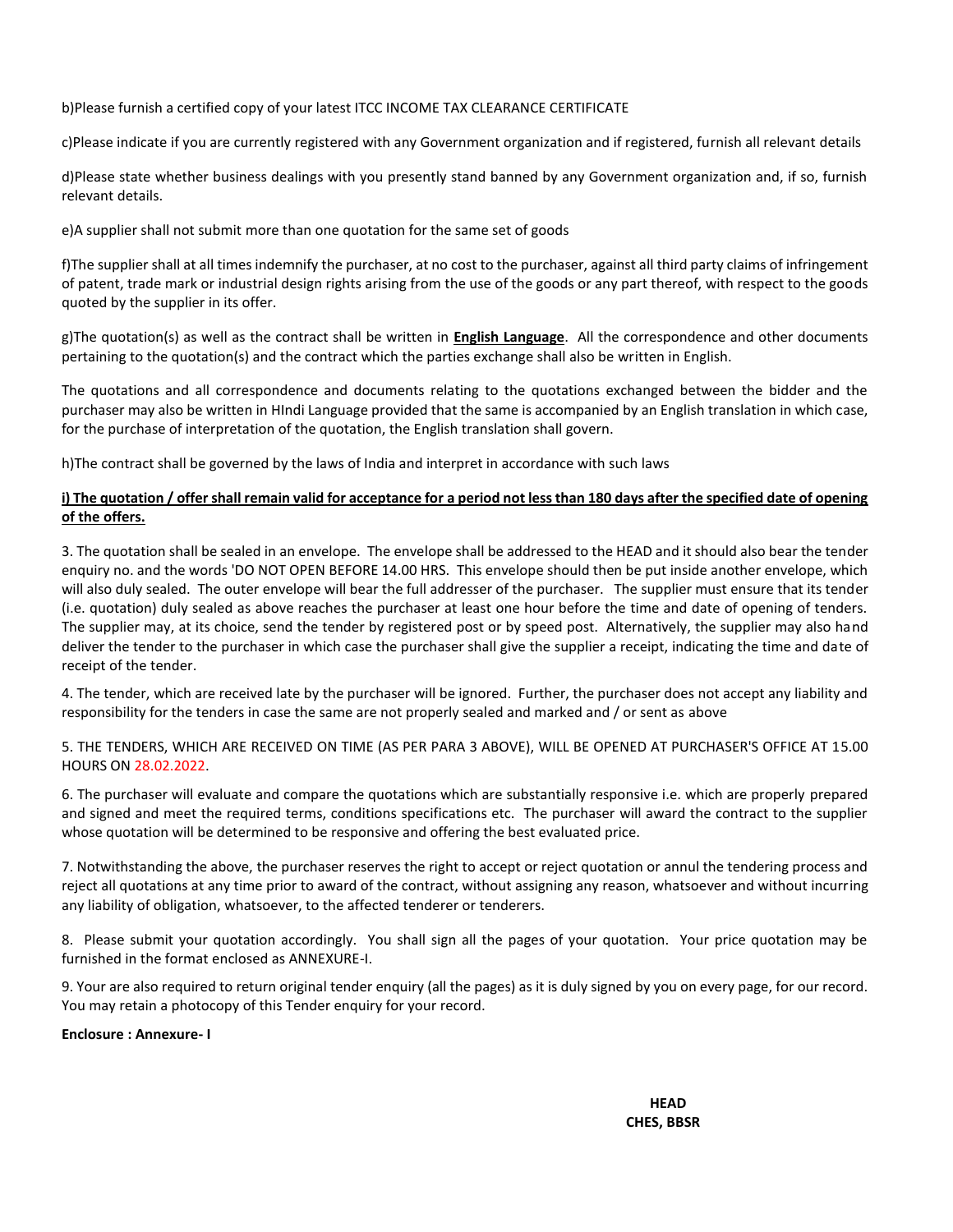**Annexure-1**

Page 1 of 2

## **FORMAT OF PRICE QUOTATION**

| Sl.No.       | Description of Goods &<br>allied services with<br>Specification | Accounting<br>Unit             | Qty   | <b>Quoted Unit Price</b><br>in Rs. |               | Total            |
|--------------|-----------------------------------------------------------------|--------------------------------|-------|------------------------------------|---------------|------------------|
|              |                                                                 |                                |       | In Words                           | In<br>figures | amount<br>in Rs. |
| $\mathbf{1}$ | <b>FARM YARD MANURE (FYM)</b>                                   | PER TRACTOR<br>LOAD of 200 cft | 45 TL |                                    |               |                  |
|              | <b>Sub Total</b>                                                |                                |       |                                    |               |                  |
|              | Any other charges, if any pl<br>specify.                        |                                |       |                                    |               |                  |
|              | <b>Grand total</b>                                              |                                |       |                                    |               |                  |

Grand Total Cost : Rs.\_\_\_\_\_\_\_\_\_\_\_\_\_\_\_\_\_\_\_\_\_\_\_\_\_\_\_\_\_\_\_\_\_

SIGNATURE WITH DATE